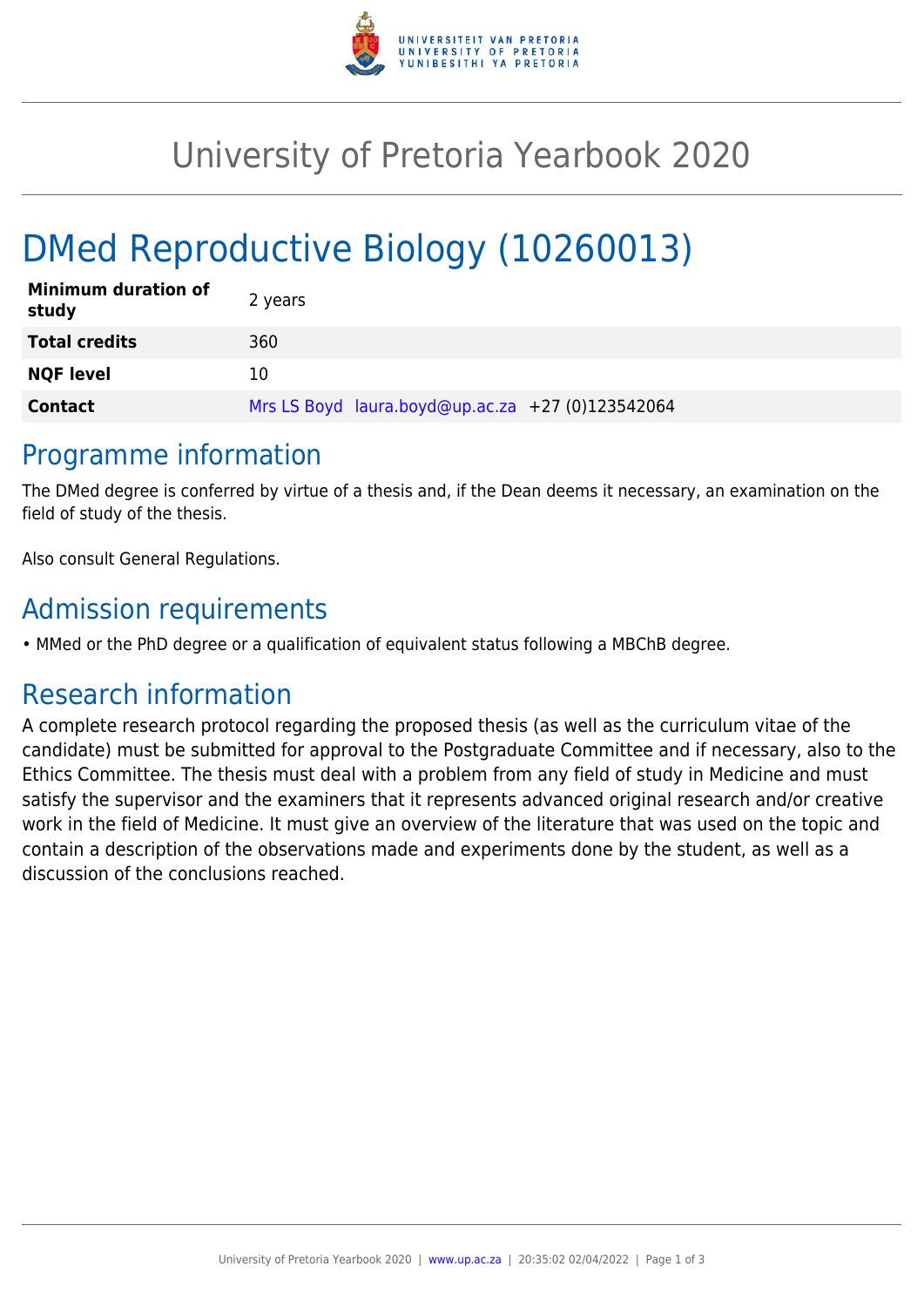

## Curriculum: Year 1

**Minimum credits: 360**

#### **Core modules**

[Thesis: Reproductive Biology 990](https://www.up.ac.za/parents/yearbooks/2020/modules/view/RBI 990) (RBI 990) - Credits: 360.00